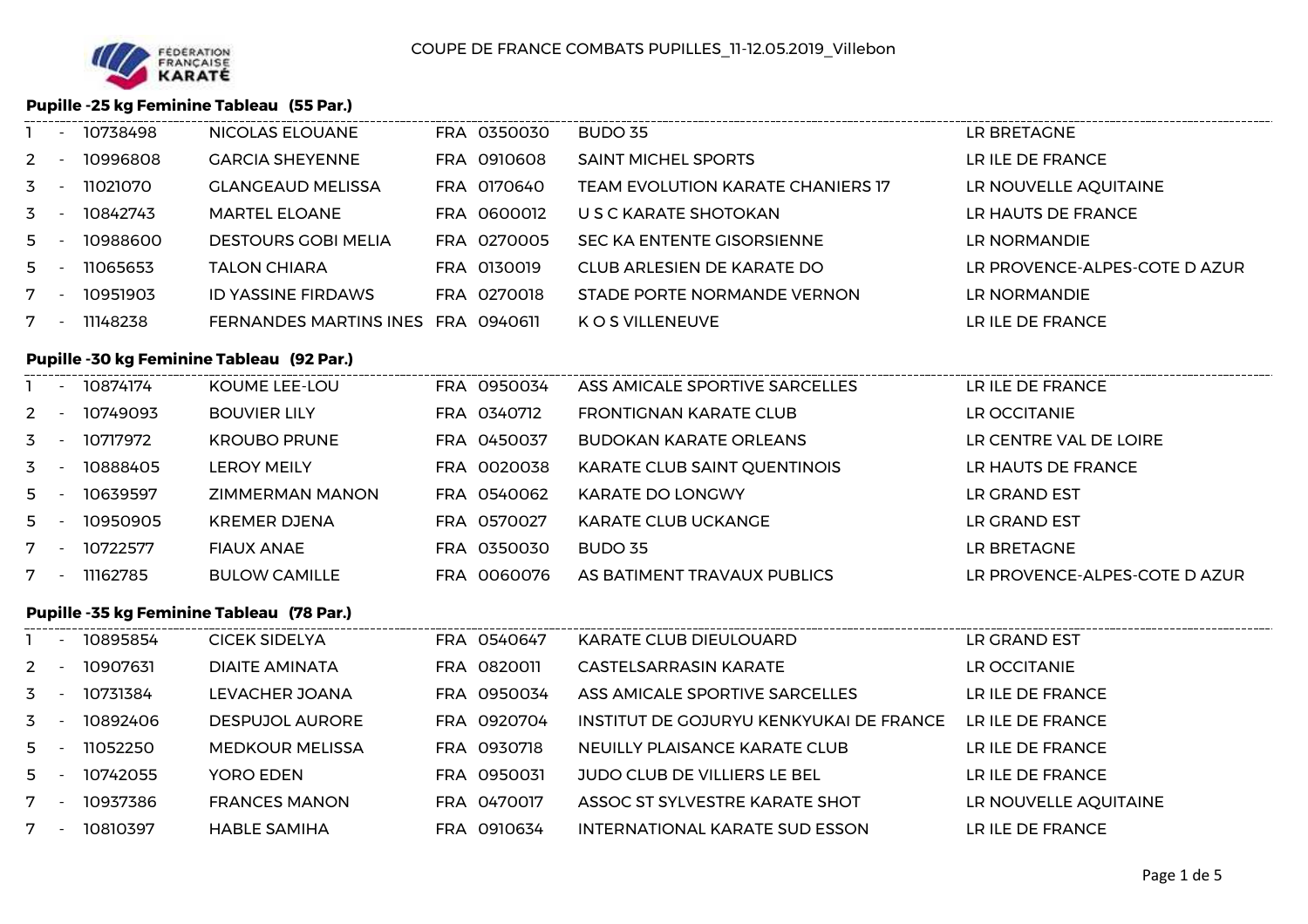

# **Pupille -40 kg Feminine Tableau (41 Par.)**

|       | 11155980 | <b>SRIDI MAISSA</b>      | FRA 0540013 | U SP LITT MONT ST MARTIN SEC KARATE | LR GRAND EST          |
|-------|----------|--------------------------|-------------|-------------------------------------|-----------------------|
| $2 -$ | 11154191 | <b>SLIMANI TANINA</b>    | FRA 0950681 | ATHLETIC KARATE ARNOUVILLE          | LR ILE DE FRANCE      |
| $3 -$ | 11009448 | <b>KEITA NORAH ODILE</b> | FRA 0940069 | SHOREI RYU KARATE DO                | LR ILE DE FRANCE      |
| $3 -$ | 11086326 | ANDRIAM BELOSON ANTSIKA  | FRA 0620633 | SHOTOKAN KARATE CALAISIEN           | LR HAUTS DE France    |
| $5 -$ | 10964339 | ORDRENNEAU CLARA         | FRA 0440034 | <b>KARATE TAI PORNICHETIN</b>       | LR PAYS DE LA LOIRE   |
| $5 -$ | 10911325 | <b>ACHOURI TAINA</b>     | FRA 0940026 | <b>CLUB BUDOKAN THIAIS</b>          | LR ILE DE FRANCE      |
|       | 10418495 | <b>BITAN ELSA</b>        | FRA 0750755 | SPORTING CLUB MACCABI DE PARIS      | LR ILE DE FRANCE      |
|       | 11085680 | PASQUIER SALOME          | FRA 0860638 | <b>BUSHI KARATE ACADEMIE</b>        | LR NOUVELLE AQUITAINE |

# **Pupille -45 kg Feminine Tableau (26 Par.)**

|       | 10893817 | <b>ANE IRIS</b>         | FRA 0930080 | KCVO                                     | LR ILE DE FRANCE              |
|-------|----------|-------------------------|-------------|------------------------------------------|-------------------------------|
| $2 -$ | 11039208 | <b>BOUNOI ANISSA</b>    | FRA 0830751 | ASSOCIATION SPORTIVE BRIGNOLES KARATE 83 | LR PROVENCE-ALPES-COTE D AZUR |
| $3 -$ | 10983429 | <b>BARKAM KELIA</b>     | FRA 0930660 | <b>IPPON KARATE CLUB</b>                 | LR ILE DE FRANCE              |
| $3 -$ | 10901380 | <b>BOUZIRI LENA</b>     | FRA 0310050 | <b>CLUB KARATE AUCAMVILLE</b>            | LR OCCITANIE                  |
| $5 -$ | 11014075 | <b>SMILI MAELYS</b>     | FRA 0570043 | KARATE CLUB STIRING                      | LR GRAND EST                  |
| $5 -$ | 10803576 | <b>GAILLOT CECILLIA</b> | FRA 0880609 | SHOTOKAN KARATE MATTAINCOURT             | LR GRAND EST                  |
|       | 11032236 | <b>MAZURIER MEGANE</b>  | FRA 0910069 | <b>CLUB OLYMPIQUE VIGNEUX</b>            | LR ILE DE FRANCE              |
|       | 11030225 | <b>CEVIK AYSEL</b>      | FRA 0740053 | <b>SALLANCHES ARTS MARTIAUX</b>          | LR AUVERGNE-RHONE ALPES       |
|       |          |                         |             |                                          |                               |

### **Pupille 45 et + kg Feminine Tableau (24 Par.)**

|                | 10813854 | <b>SOUM TIFENN</b>    | FRA 0340712 | FRONTIGNAN KARATE CLUB          | <b>LR OCCITANIE</b>    |
|----------------|----------|-----------------------|-------------|---------------------------------|------------------------|
| $\overline{2}$ | 10906343 | <b>BELRAAM FARAH</b>  | FRA 0770738 | JEUNES KARATEKAS DE MEAUX       | LR ILE DE FRANCE       |
| 3              | 10660972 | KOKOCINSKI ALEXANDRA  | FRA 0450037 | <b>BUDOKAN KARATE ORLEANS</b>   | LR CENTRE VAL DE LOIRE |
| 3              | 11083086 | KAMARA JOLINE         | FRA 0750755 | SPORTING CLUB MACCABI DE PARIS  | LR ILE DE FRANCE       |
| 5              | 11088544 | FERNANDEZ LEANA       | FRA 0770616 | C K S EN PAYS CRECOIS           | LR ILE DE FRANCE       |
| 5              | 10914344 | DECHIR LINA           | FRA 0910006 | <b>KARATE CLUB D'ATHIS MONS</b> | LR ILE DE FRANCE       |
|                | 10903641 | <b>BOUKAYOUH AYAH</b> | FRA 0780043 | CESD CHATOU COSEC               | LR ILE DE FRANCE       |
|                | 10899913 | ATTAR LYNA            | FRA 0950681 | ATHLETIC KARATE ARNOUVILLE      | LR ILE DE FRANCE       |
|                |          |                       |             |                                 |                        |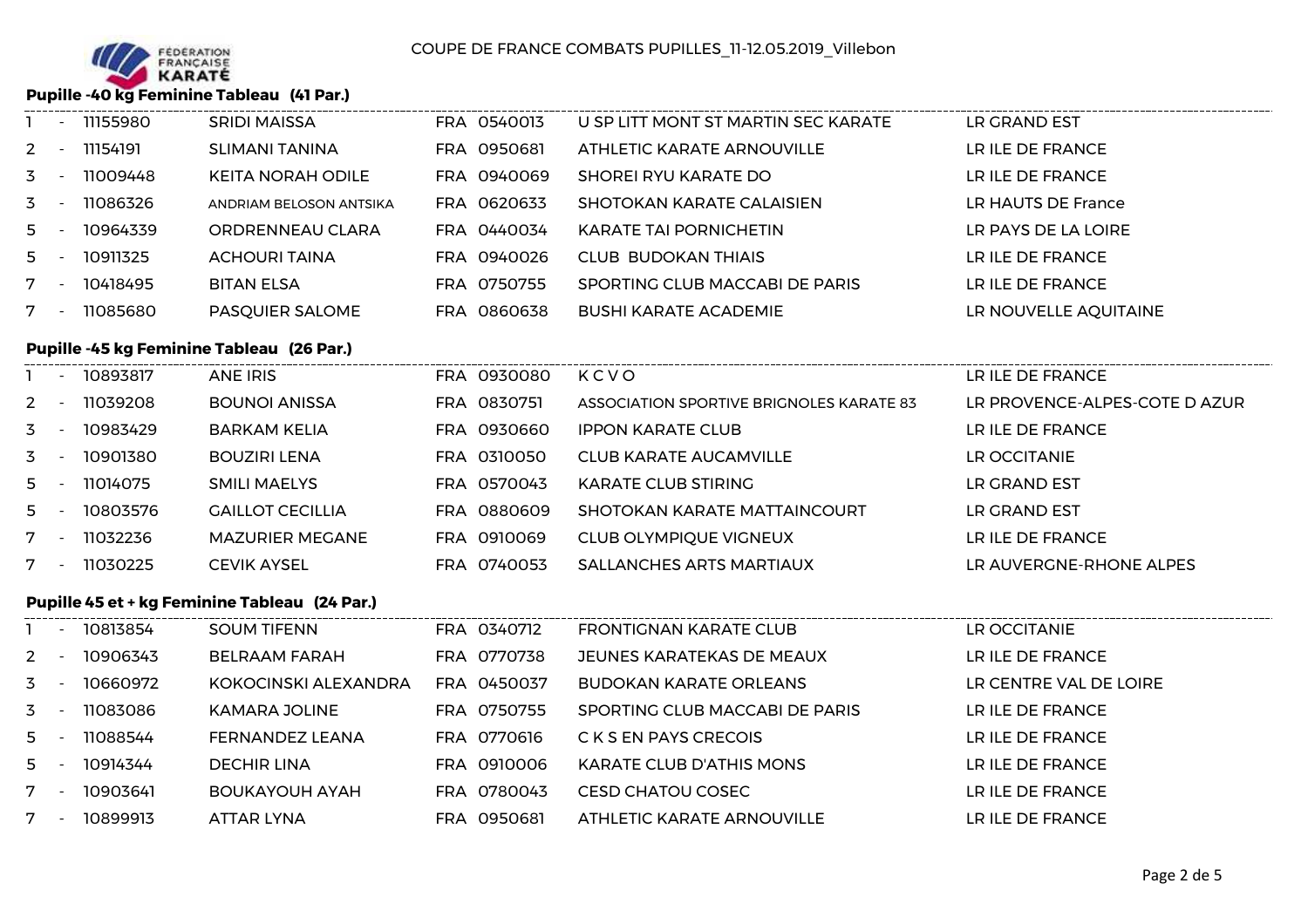

# **Pupille -25 kg Masculin Tableau (64 Par.)**

|       | 11085081 | <b>BELKHIRI KHALIS</b> | FRA 0540667 | ITSUMO TEAM SAINT JEAN LES LONGUYON          | LR GRAND EST                  |
|-------|----------|------------------------|-------------|----------------------------------------------|-------------------------------|
| $2 -$ | 10920232 | EL BOUROUMI SAYF-ADDIN | FRA 0540647 | KARATE CLUB DIEULOUARD                       | LR GRAND EST                  |
| $3 -$ | 10847586 | CORPET DIEGO           | FRA 0890015 | <b>ENTENTE SP FLORENTINOISE</b>              | LR BOURGOGNE-FRANCHE COMTE    |
| $3 -$ | 10880502 | ABDOU M COLO CARMEL    | FRA 9740730 | VALORISATION INSERTION FAMILLE ENVT SCOLAIRE | LR REUNION                    |
| $5 -$ | 10810618 | <b>GUILLAUME ETHAN</b> | FRA 0910061 | ENTENTE SPORTIVE DE MASSY                    | LR ILE DE FRANCE              |
| $5 -$ | 10898278 | <b>DIDOUH NASSIM</b>   | FRA 0820003 | ARTS MARTIAUX MONTALBANAIS                   | LR OCCITANIE                  |
|       | 11080248 | <b>BOUALIA JELIS</b>   | FRA 0130786 | YASURAGI KARATE DO EYGUIERIEN                | LR PROVENCE-ALPES-COTE D AZUR |
|       | 11103071 | PISLARU DANUT          | FRA 0060115 | NICE ELITE SPORT                             | LR PROVENCE-ALPES-COTE D AZUR |

# **Pupille -30 kg Masculin Tableau (98 Par.)**

|       | 10819566 | LAMBERT LEO                | FRA 0540018 | <b>COS VILLERS KARATE</b>        | LR GRAND EST     |
|-------|----------|----------------------------|-------------|----------------------------------|------------------|
| $2 -$ | 10985001 | <b>GHUKASYAN ALEX</b>      | FRA 0550614 | SHOTOKAN KARATE CLUB             | LR GRAND EST     |
| $3 -$ | 10942290 | <b>TARZOUT ADIL YOUCEF</b> | FRA 0270017 | <b>SEN KARATE LOUVIERS</b>       | LR NORMANDIE     |
| $3 -$ | 10962895 | <b>GUETARI MOHAMED</b>     | FRA 0940026 | <b>CLUB BUDOKAN THIAIS</b>       | LR ILE DE FRANCE |
| $5 -$ | 10805751 | HIRACHE AHMED              | FRA 0920067 | COURBEVOIE SPORTS KARATE         | LR ILE DE FRANCE |
| $5 -$ | 11054284 | BRAGA LAWRENCE DRAGOS      | FRA 0750705 | CLUBS OMNISPORTS E G F           | LR ILE DE FRANCE |
|       | 11026353 | MIMOUNE KAMIL AMINE        | FRA 0930617 | <b>BLANC MESNIL SPORT KARATE</b> | LR ILE DE FRANCE |
|       | 10935498 | RAFFOUL DAVY               | FRA 9730001 | OKINAWA-TE KARATE DO CAYENNE     | LR GUYANE        |

### **Pupille -35 kg Masculin Tableau (88 Par.)**

|             | $\overline{\phantom{a}}$ | 10887669 | NAGEM OUSSAMA             | FRA 0940611 | K O S VILLENEUVE                  | LR ILE DE FRANCE              |
|-------------|--------------------------|----------|---------------------------|-------------|-----------------------------------|-------------------------------|
| $2^{\circ}$ |                          | 10996011 | AMMOUR ZIYANE             | FRA 0940026 | <b>CLUB BUDOKAN THIAIS</b>        | LR ILE DE FRANCE              |
| 3           |                          | 10816779 | <b>CULICCHI ANGELO</b>    | FRA 0400004 | <b>STADE MONTOIS SK</b>           | LR NOUVELLE AQUITAINE         |
| 3           |                          | 10947886 | HMIANI ADAM               | FRA 0770738 | JEUNES KARATEKAS DE MEAUX         | LR ILE DE FRANCE              |
| 5.          |                          | 10823008 | RASSACHACK NOLAN          | FRA 0930709 | SPORT ELITE SEVRAN SECTION KARATE | LR ILE DE FRANCE              |
| $5 -$       |                          | 10919405 | FIGUEIREDO MONTEIRO SOAN  | FRA 0600012 | U S C KARATE SHOTOKAN             | LR HAUTS DE FRANCE            |
| 7           |                          | 10847006 | <b>DEBERDT MAHE</b>       | FRA 0930617 | <b>BLANC MESNIL SPORT KARATE</b>  | LR ILE DE FRANCE              |
|             |                          | 10890022 | <b>MANZON BONNET LOAN</b> | FRA 0840658 | CAROMB KARATE CLUB                | LR PROVENCE-ALPES-COTE D AZUR |
|             |                          |          |                           |             |                                   |                               |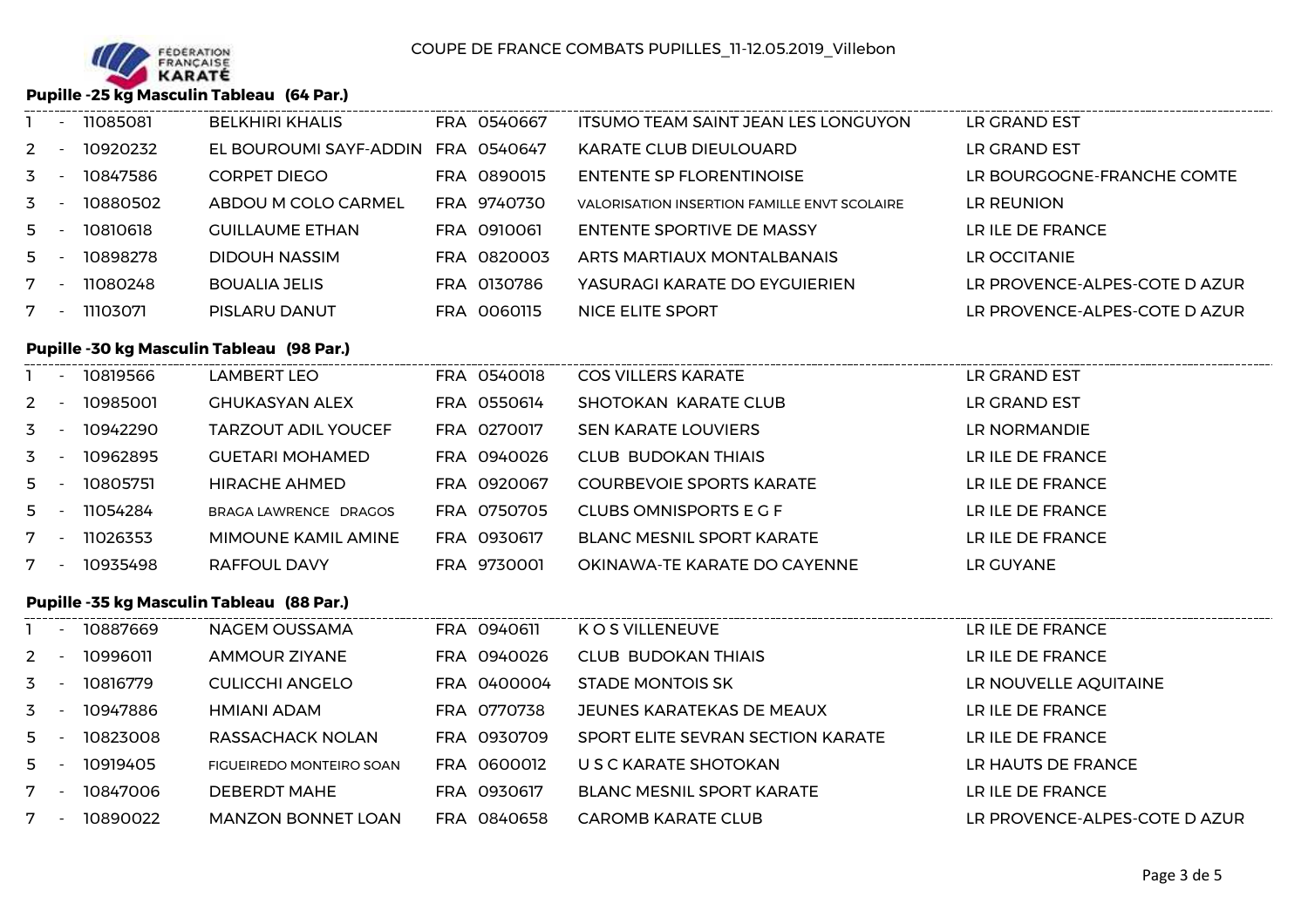

**Pupille -40 kg Masculin Tableau (67 Par.)**

|       | 11064340 | SUMBAJEE CHEEHANSH       | FRA 0930080 | KCVO                             | LR ILE DE FRANCE              |
|-------|----------|--------------------------|-------------|----------------------------------|-------------------------------|
| $2 -$ | 10809928 | ATILA NAYMAN             | FRA 0950681 | ATHLETIC KARATE ARNOUVILLE       | LR ILE DE FRANCE              |
| 3     | 10910186 | <b>QUENETTE ESTEBAN</b>  | FRA 0590812 | KARATE CLUB DE COURCHELETTES     | LR HAUTS DE France            |
| 3     | 11133226 | LOUIS LAURENT DJENON     | FRA 0950608 | <b>GONESSE KARATE CLUB</b>       | LR ILE DE FRANCE              |
| $5 -$ | 10728425 | <b>LITSCHGI ZACHARIE</b> | FRA 0130166 | CL OMNISPORT LE RONIN SEC KARATE | LR PROVENCE-ALPES-COTE D AZUR |
| $5 -$ | 10973788 | <b>BARTHAOUI SOFIANE</b> | FRA 0940048 | UNION SPORTIVE DE CRETEIL        | LR ILE DE FRANCE              |
|       | 10852894 | <b>MARION MATHIS</b>     | FRA 0570611 | LE SAMOURAI KC HETTANGE GRANDE   | LR GRAND EST                  |
|       | 10822920 | <b>BOURRE KHYMANI</b>    | FRA 0540002 | KARATE CLUB DE SAINT MAX         | LR GRAND EST                  |

## **Pupille -45 kg Masculin Tableau (34 Par.)**

|       | 11038410 | SIOUANE WASSIM          | FRA 0250028 | PLANOISE KARATE ACADEMY            | LR BOUGOGNE-FRANCHE COMTE |
|-------|----------|-------------------------|-------------|------------------------------------|---------------------------|
| $2 -$ | 10727775 | <b>AGHANIM CAMIL</b>    | FRA 0910608 | <b>SAINT MICHEL SPORTS</b>         | LR ILE DE FRANCE          |
| $3 -$ | 11143720 | <b>KAYA YUSSUF</b>      | FRA 0910608 | <b>SAINT MICHEL SPORTS</b>         | LR ILE DE FRANCE          |
| $3 -$ | 10808879 | LAMTALSI WALID          | FRA 0330026 | SPORTS ATH MERIGNAC                | LR NOUVELLE AQUITAINE     |
| $5 -$ | 10919686 | PARFAITE AYDAN          | FRA 0750705 | CLUBS OMNISPORTS E G F             | LR ILE DE FRANCE          |
| $5 -$ | 10797427 | <b>ZETTOR MADHY FAZ</b> | FRA 9740775 | DOJO CLUB ISIS                     | LR REUNION                |
|       | 10834283 | <b>COTTE RYAN</b>       | FRA 0770738 | JEUNES KARATEKAS DE MEAUX          | LR ILE DE FRANCE          |
|       | 10900269 | <b>WALLERAND NOAH</b>   | FRA 0590660 | <b>KARATE CLUB DE PETITE FORET</b> | LR HAUTS DE France        |
|       |          |                         |             |                                    |                           |

### **Pupille -50 kg Masculin Tableau (20 Par.)**

|       | $\overline{\phantom{a}}$ | 10638321 | <b>BENZARTI ROSTOM</b> | FRA 0940026 | <b>CLUB BUDOKAN THIAIS</b>                                      | LR ILE DE FRANCE   |
|-------|--------------------------|----------|------------------------|-------------|-----------------------------------------------------------------|--------------------|
| 2     |                          | 10761931 | <b>MELIOT DAN</b>      | FRA 0600602 | SH KARA CL PLESSIS BELLEVILLE                                   | LR HAUTS DE FRANCE |
| 3     |                          | 10966032 | <b>PEPIN YLAN</b>      | FRA 0270010 | CL SP BEAUMONTAIS C S B                                         | LR NORMANDIE       |
| 3     |                          | 10768551 | <b>LESS YASSIN</b>     | FRA 0780692 | HADJIME                                                         | LR ILE DE FRANCE   |
| 5     |                          | 10817885 | POISSON NICOLAS        | FRA 0270021 | KARATE CLUB PACEEN                                              | LR NORMANDIE       |
| $5 -$ |                          | 11131978 | <b>BEAUCHET MATHIS</b> | FRA 0770638 | KARATE DO ST GERMAIN SUR MORIN                                  | LR ILE DE FRANCE   |
| 7     |                          | 10978589 | KALAYCI HASAN          | FRA 0240020 | AMICALE LAIQUE SAMOURAI KARATE CLUB TERR. LR BOUVELLE AQUITAINE |                    |
|       |                          | 10884927 | PAYET JEAN-EMMANUEL    | FRA 9740775 | <b>DOJO CLUB ISIS</b>                                           | LR REUNION         |
|       |                          |          |                        |             |                                                                 |                    |